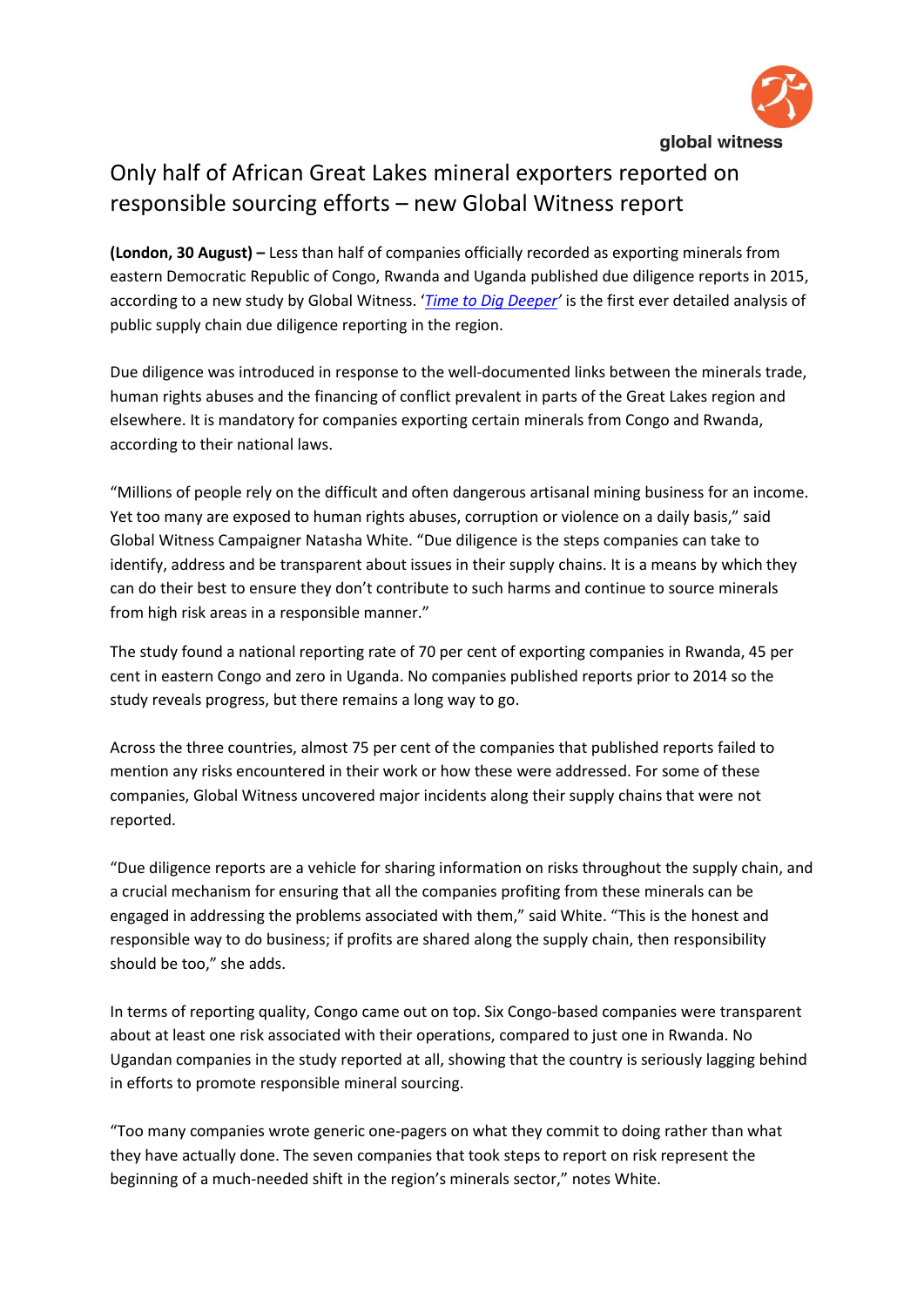Global Witness tracked minerals from Congo-based companies to six international traders based in Malaysia, Hong Kong, Belgium, Luxembourg and Rwanda. The reports of some of these companies were even less detailed than those of the exporters, despite their greater size and resources. From here these minerals would have been used in electronics, jewellery and industries the world over.

The Great Lakes' gold sector is particularly high risk, yet it remains at the back of the pack in terms of due diligence reporting. Gold is a high-value commodity that can be easily smuggled and traded in small quantities. Global Witness estimates that 94 per cent of Congo's gold left the country illegally in 2014. Only one of the 18 companies officially recorded as operating in the region's gold sector in 2015 published a report for that year.

Key recommendations include:

- $\triangleright$  All companies operating in and sourcing minerals from Congo, Rwanda and Uganda to conduct and report on their due diligence. In Congo and Rwanda this is law.
- $\triangleright$  All companies to improve the quality of their reports. In particular, to include more detail about risks identified and how these were addressed with tangible reforms or actions.
- $\triangleright$  Congo, Rwanda and Uganda to monitor the due diligence and reporting efforts of companies in their jurisdiction, and – in the case of Congo and Rwanda – to sanction those that don't comply.
- $\triangleright$  Uganda to live up to its international commitments made in 2010 to ensure companies operating in and from its jurisdiction conduct due diligence and report on this. Introduce a due diligence law as soon as possible, like Congo and Rwanda have done.

## **/ Ends**

## **Contacts:**

Natasha White, Campaigner, Global Witness; [NWhite@globalwitness.org,](mailto:NWhite@globalwitness.org) +44 7968 160 377 Lucy Beck, Senior Communications Advisor, Global Witness, [lbeck@globalwitness.ortg,](mailto:lbeck@globalwitness.ortg) +44 7725 260 530

## **Notes to editors:**

- 1. The report focuses exclusively on companies that were officially recorded as exporters of four minerals – tin (cassiterite), tantalum (coltan), tungsten (wolframite) and gold (also known as "3TG") – from eastern Congo (North Kivu, South Kivu, Ituri, Maniema and Tanganyika), Rwanda and Uganda in 2015. The sample of companies analysed was based on the official lists of 2015 exporters provided by the provincial mining authorities in eastern Congo and the national mining authorities in Rwanda and Uganda. While this report focuses on four minerals – "3TG" – the OECD Guidance is global in scope and all companies buying, selling or handling any minerals should conduct due diligence on their supply chains. For Global Witness' full methodology, see annex 1 of '*Time to Dig Deeper'*.
- 2. The internationally-recognised standard on supply chain due diligence, the '*OECD Due Diligence Guidance for Responsible Supply Chains of Minerals from Conflict-Affected and High-Risk Areas*', can be found here: [http://www.oecd.org/daf/inv/mne/OECD-Due-](http://www.oecd.org/daf/inv/mne/OECD-Due-Diligence-Guidance-Minerals-Edition3.pdf)[Diligence-Guidance-Minerals-Edition3.pdf](http://www.oecd.org/daf/inv/mne/OECD-Due-Diligence-Guidance-Minerals-Edition3.pdf)
- 3. For Congo's law on supply chain due diligence, Arrêté ministerial no. 0057 CAB.MIN/MINES/01/2012 du 29 février, see[: http://mines](http://mines-rdc.cd/fr/documents/Arrete_0057_2012.pdf)[rdc.cd/fr/documents/Arrete\\_0057\\_2012.pdf](http://mines-rdc.cd/fr/documents/Arrete_0057_2012.pdf). For Rwanda's law on supply chain due